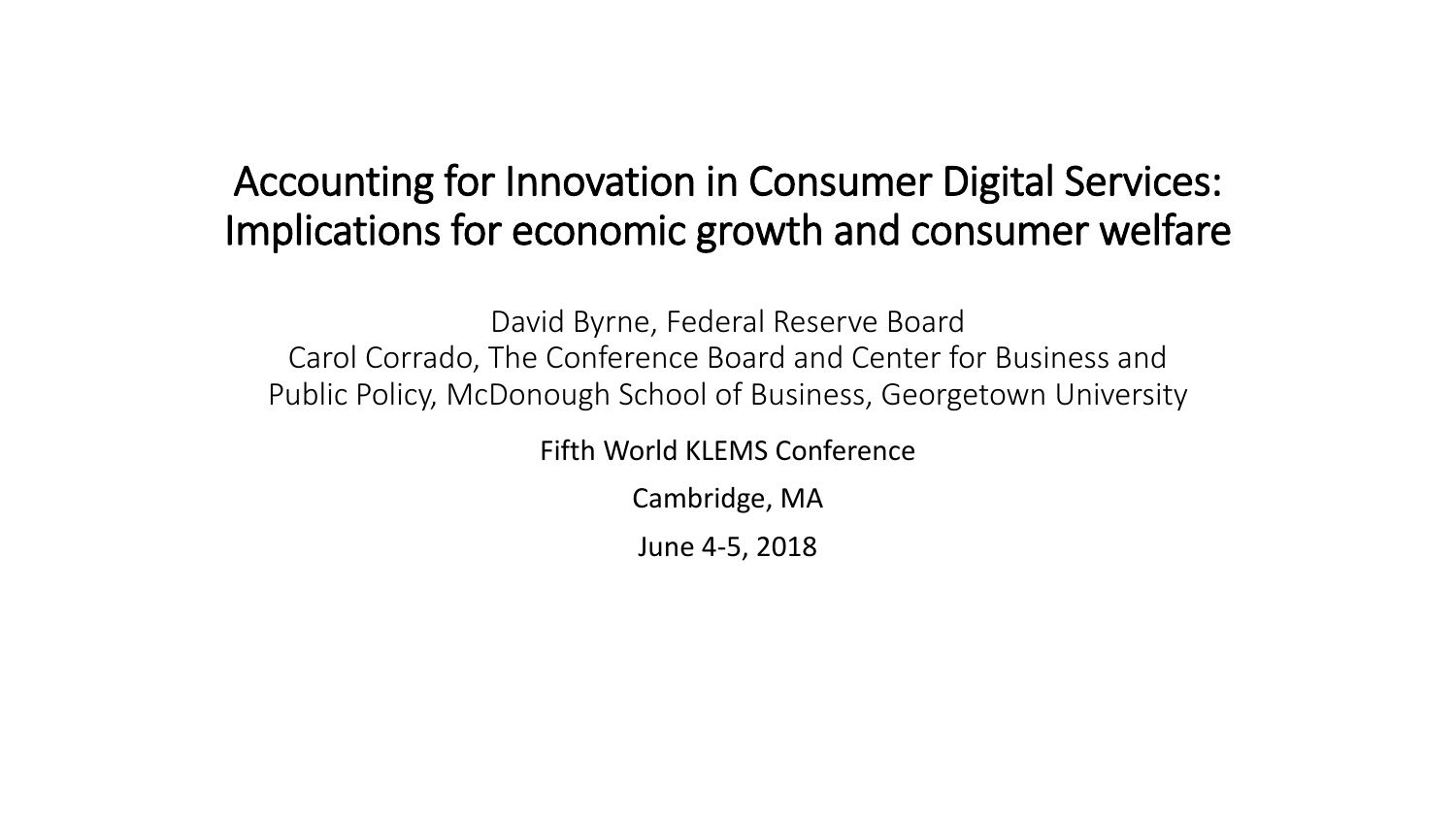#### Consumer durables have digitized...

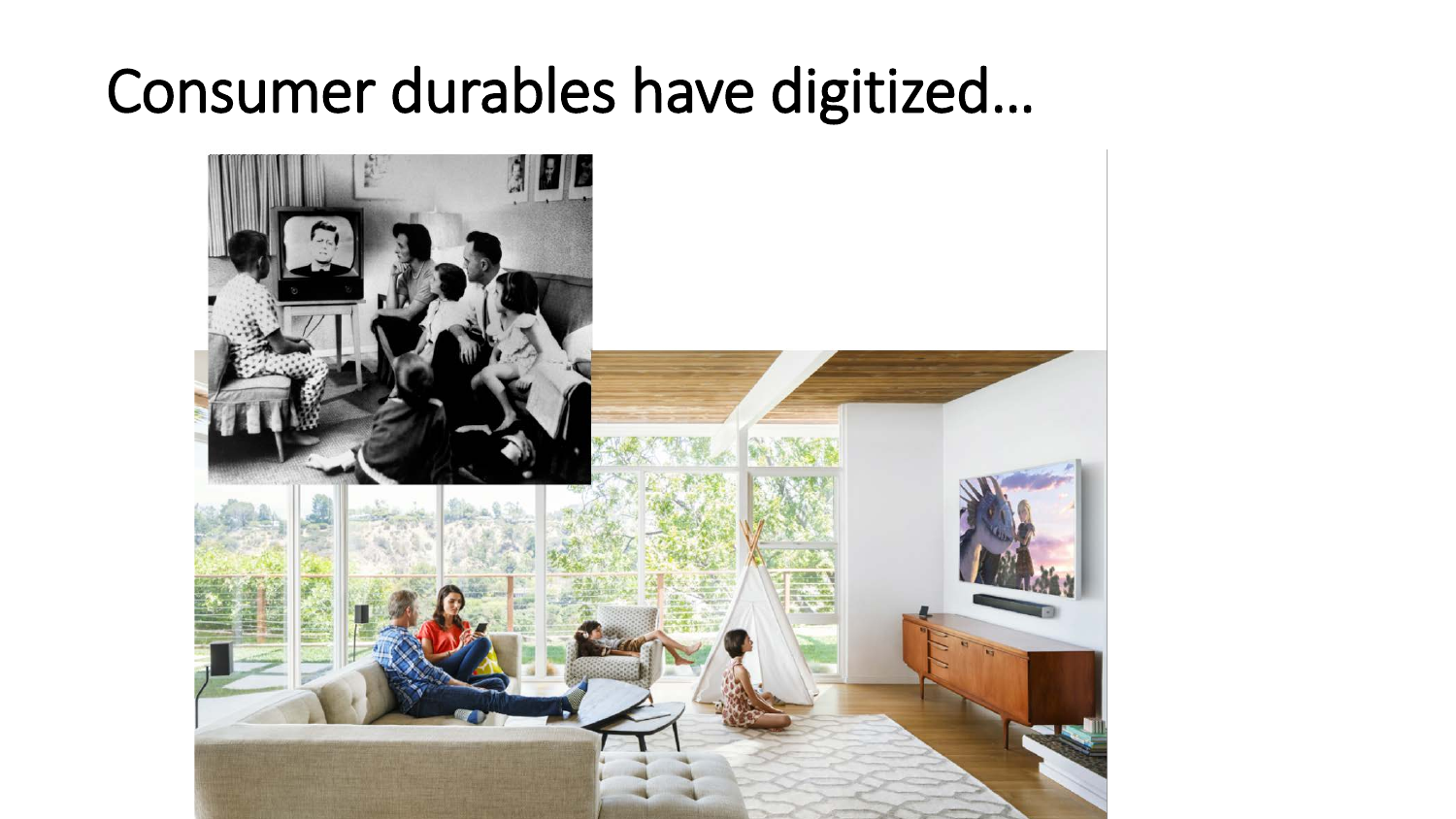#### ... spawning new consumer services...

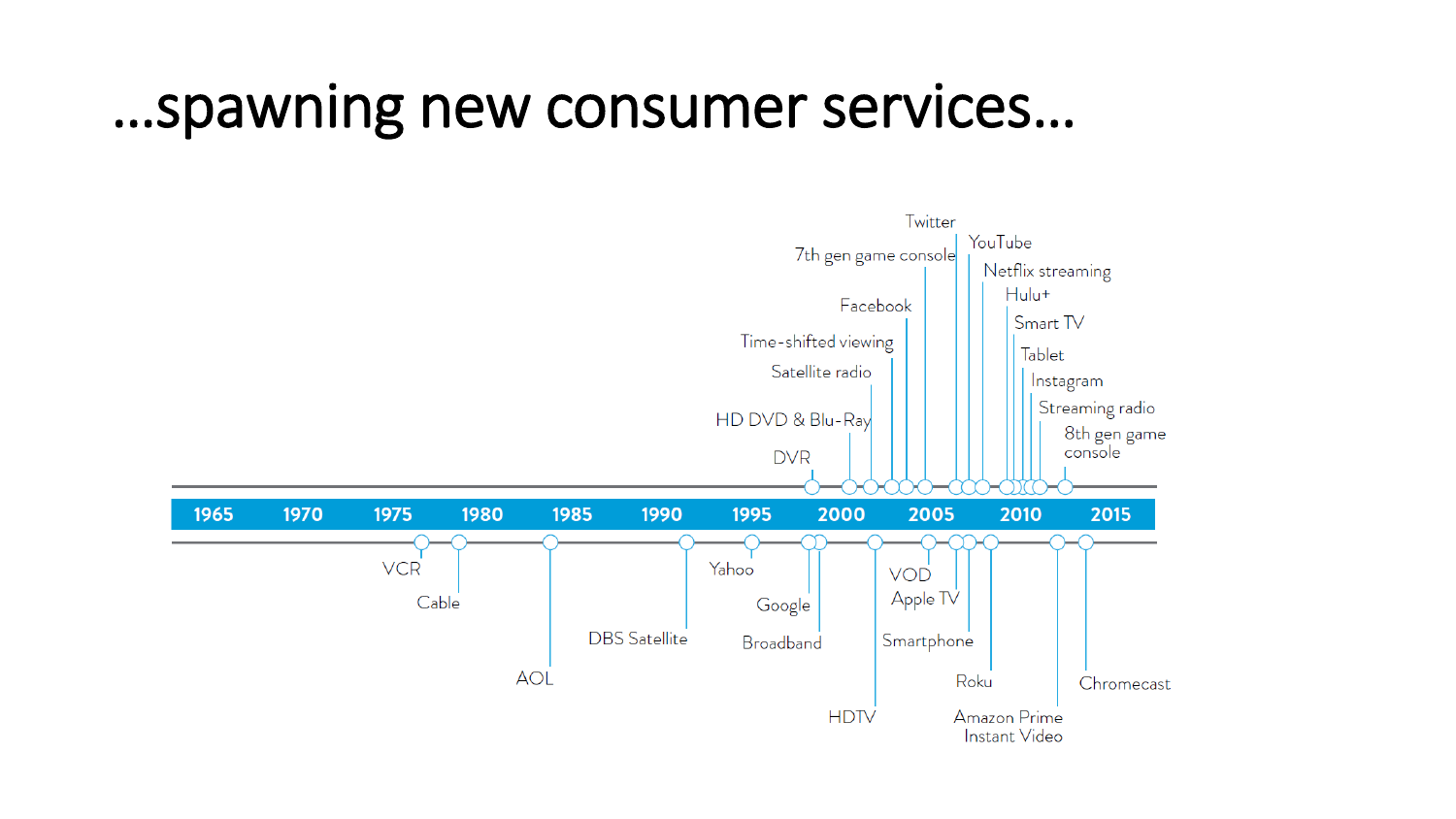#### ... and boosting use intensity.

Indicators of U.S. Consumer Digital Capital Use



**Broadband Use** (a)



(b) Mobile Device Use



Source. Employers offering telework: Society of Human Resource Managers. Employees ever telecommuted: Gallup Polls.

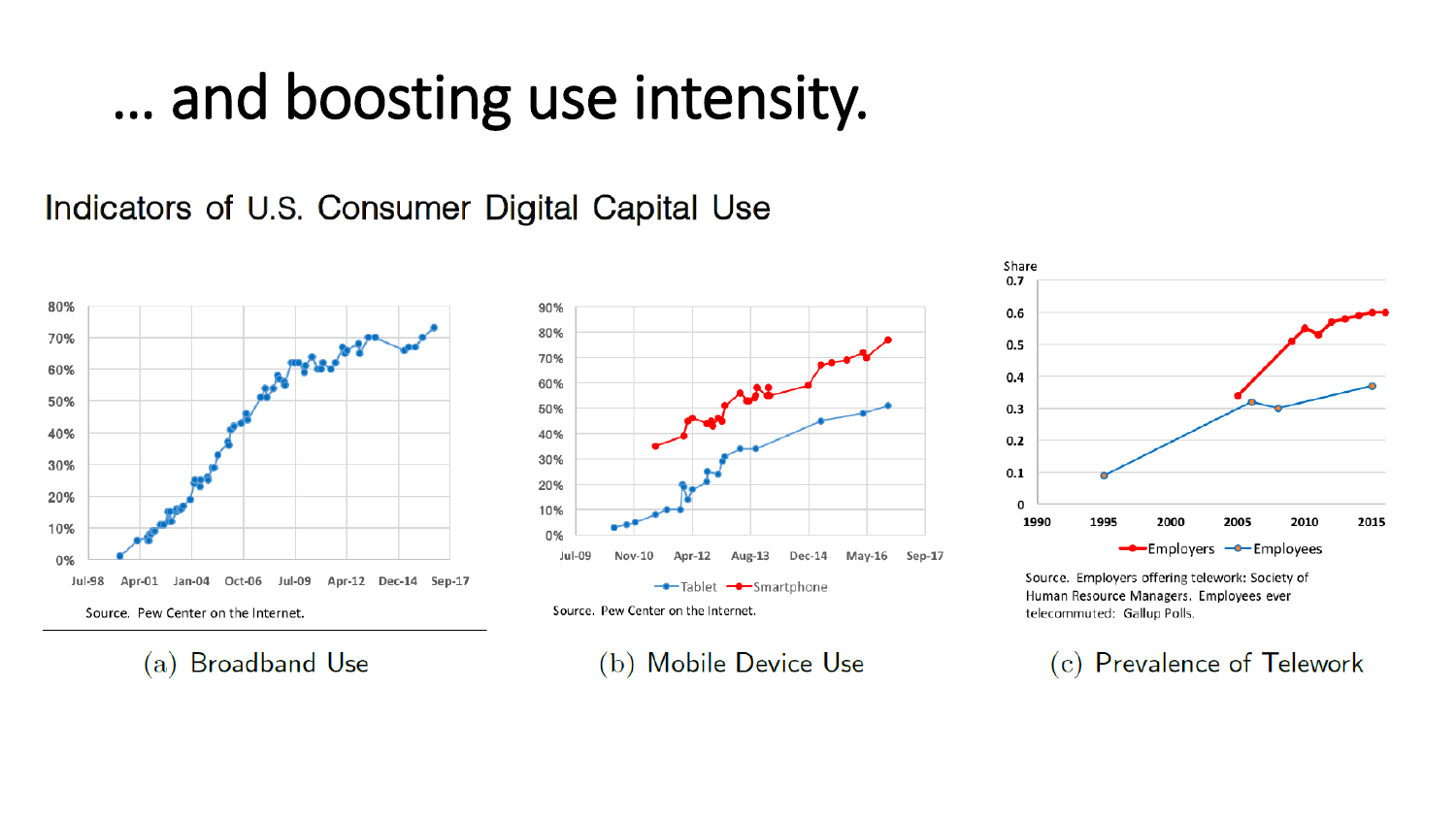## Challenges for national accounts

- Quality change
- New goods
- "Free" goods
- Border between household and business activity
- Use intensity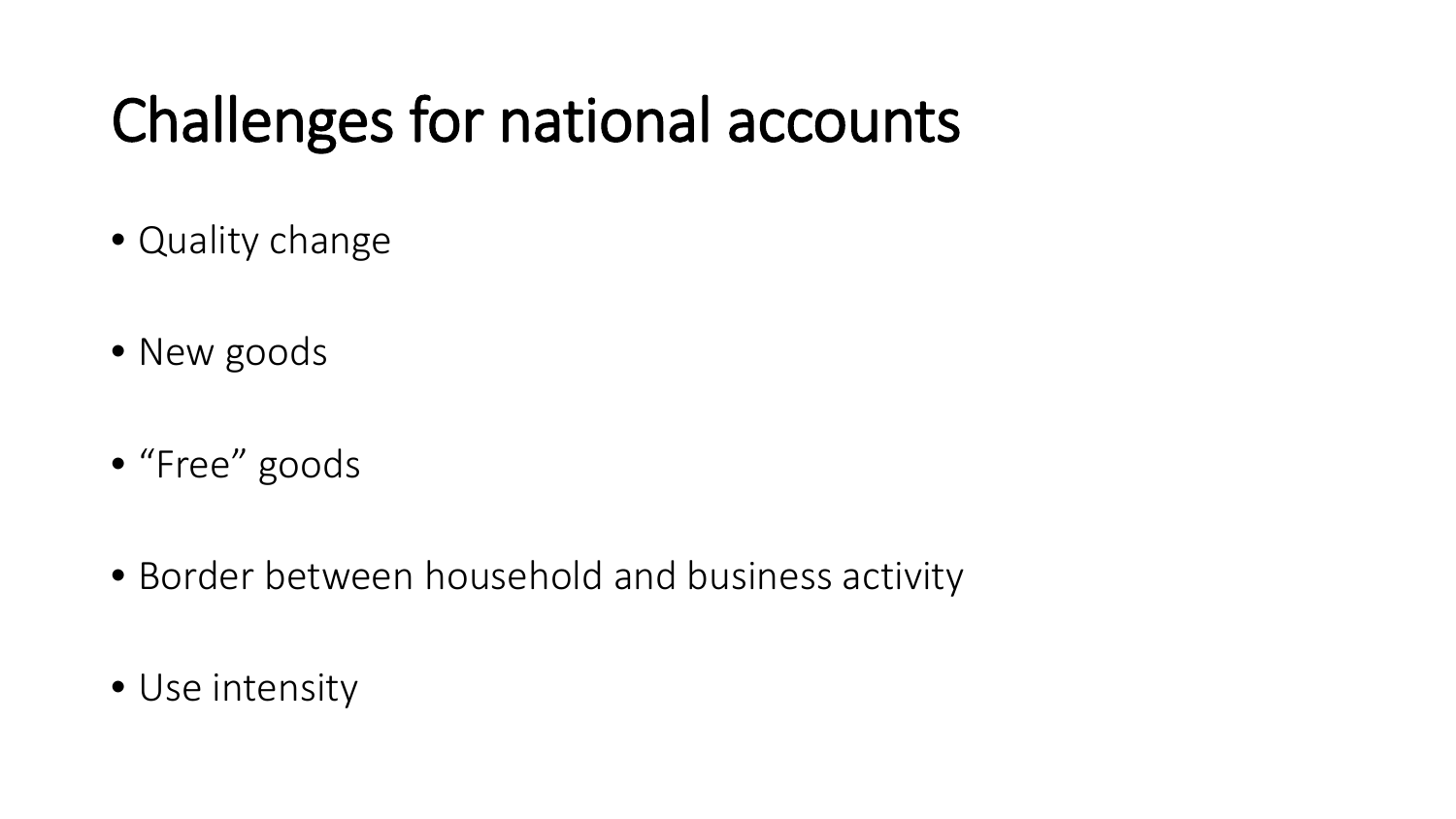# Should we adjust the national accounts?

• Research question:

Will capitalizing consumer digital goods and imputing a service flow to them capture consumer digital innovation in national accounts?

- Key moves
	- Quality-adjusted prices for digital goods
	- Quality-adjusted prices for digital services *accounting for use* intensity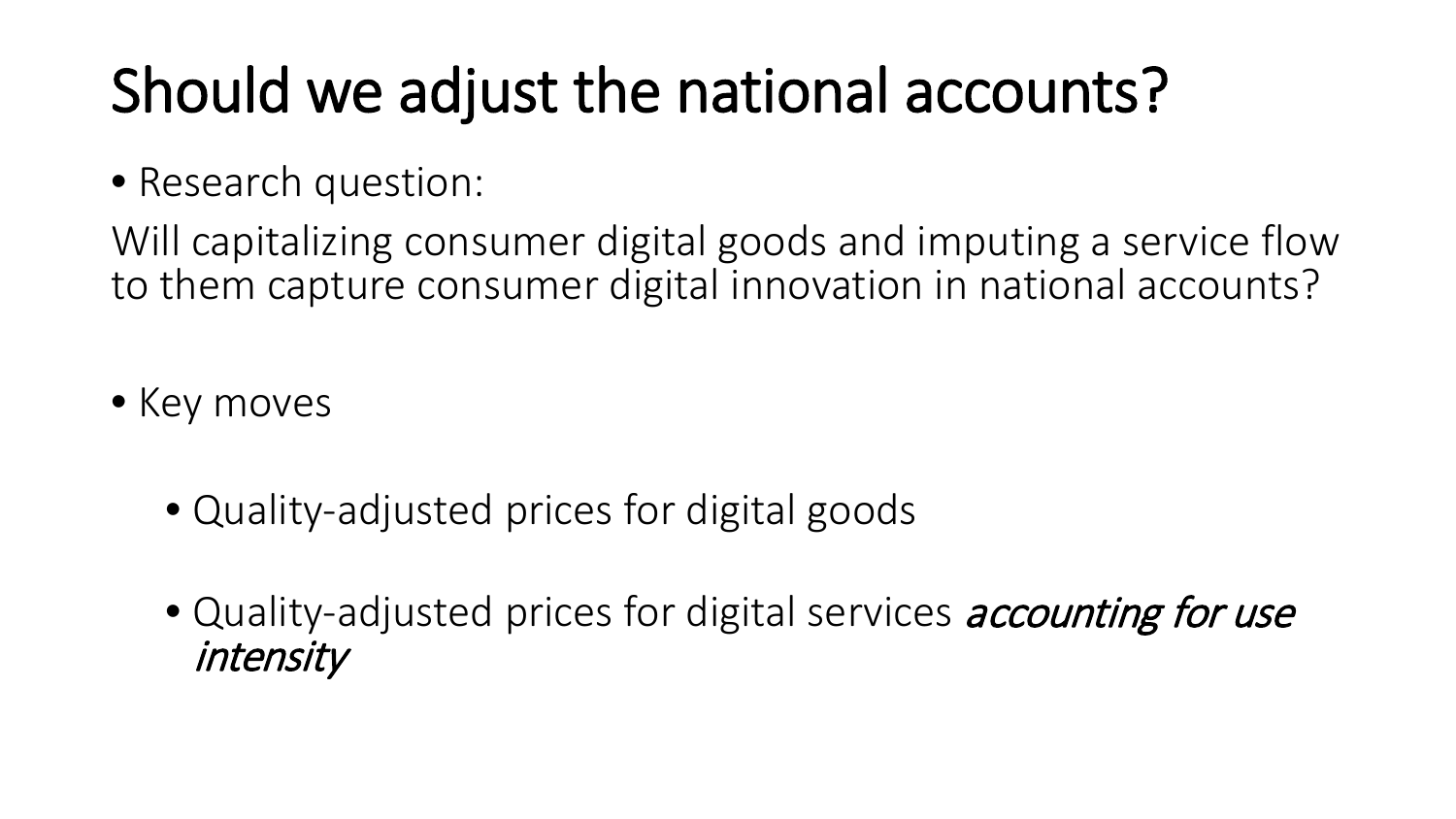# Approach: Demand Complementarity

- Consumer digital services reflect household use of digital devices and their take up of network access services.
	- Digital device services and internet access service work together to deliver consumer content
	- How to account for quality change in these services?
- Demand complementarity between the use of devices and use of access services suggests the quality of digital services is related to
	- The quality of the devices and equipment used to access/consume content delivered via the network
	- The use intensity of these devices via the use intensity of network services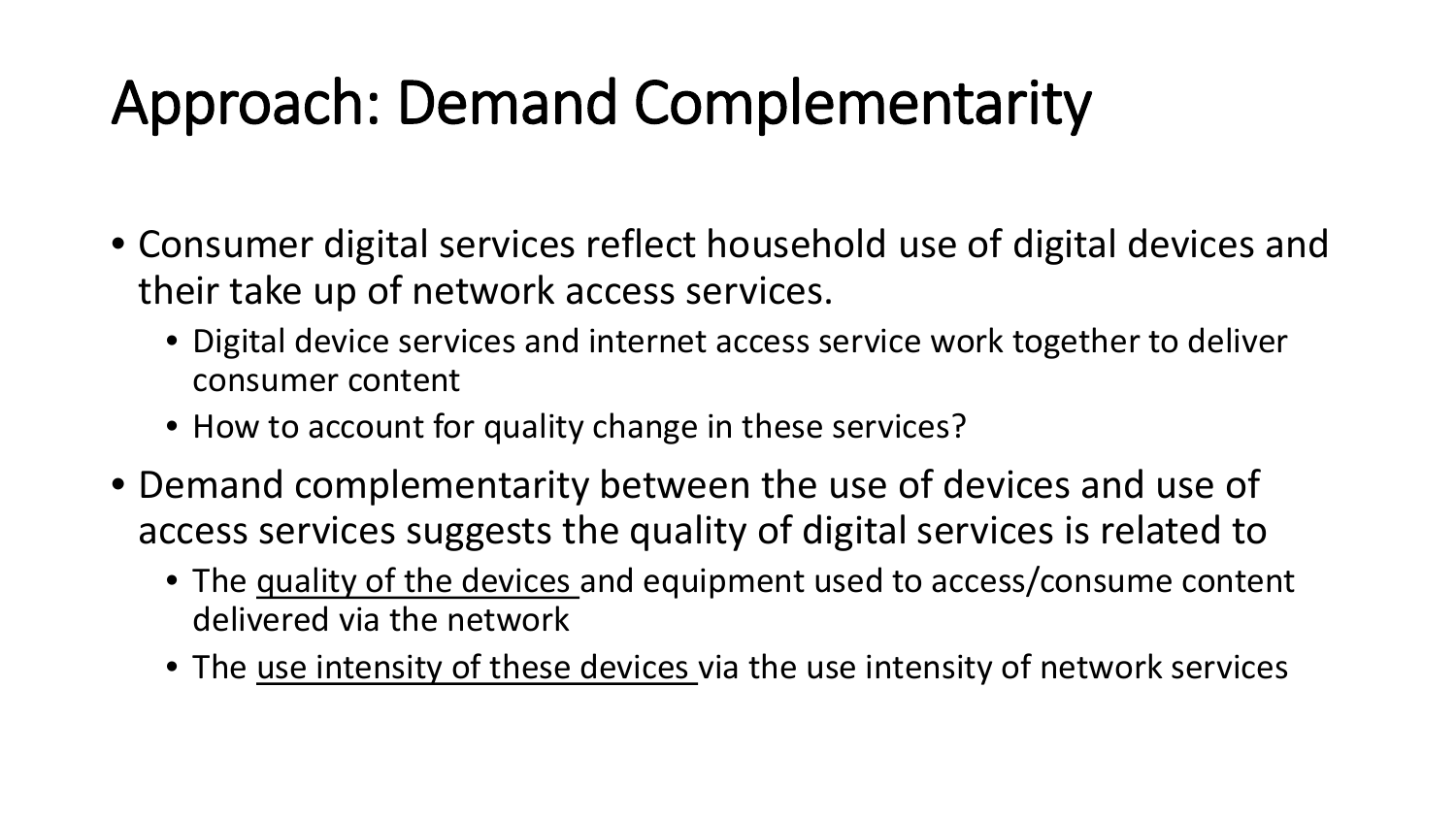# Approach: Digital Capital Services

- Measure household digital service flows w/ user cost expression
	- $\bullet$   $P_T^{S_T^H}$  $S_T^H$ : HH digital service flow
	- $(\overline{\rho} + \delta_T^H) P^{I_T^H}$  $K_T^H\colon$  User cost
	- $\bullet$   $\lambda$ : Factor of proportionality representing average use intensity of stocks
	- $P^{S_T^H} = P^{I_T^H}$  $-$  λ: Price change for digital capital services
- Household use rates affect willingness to pay for digital access equipment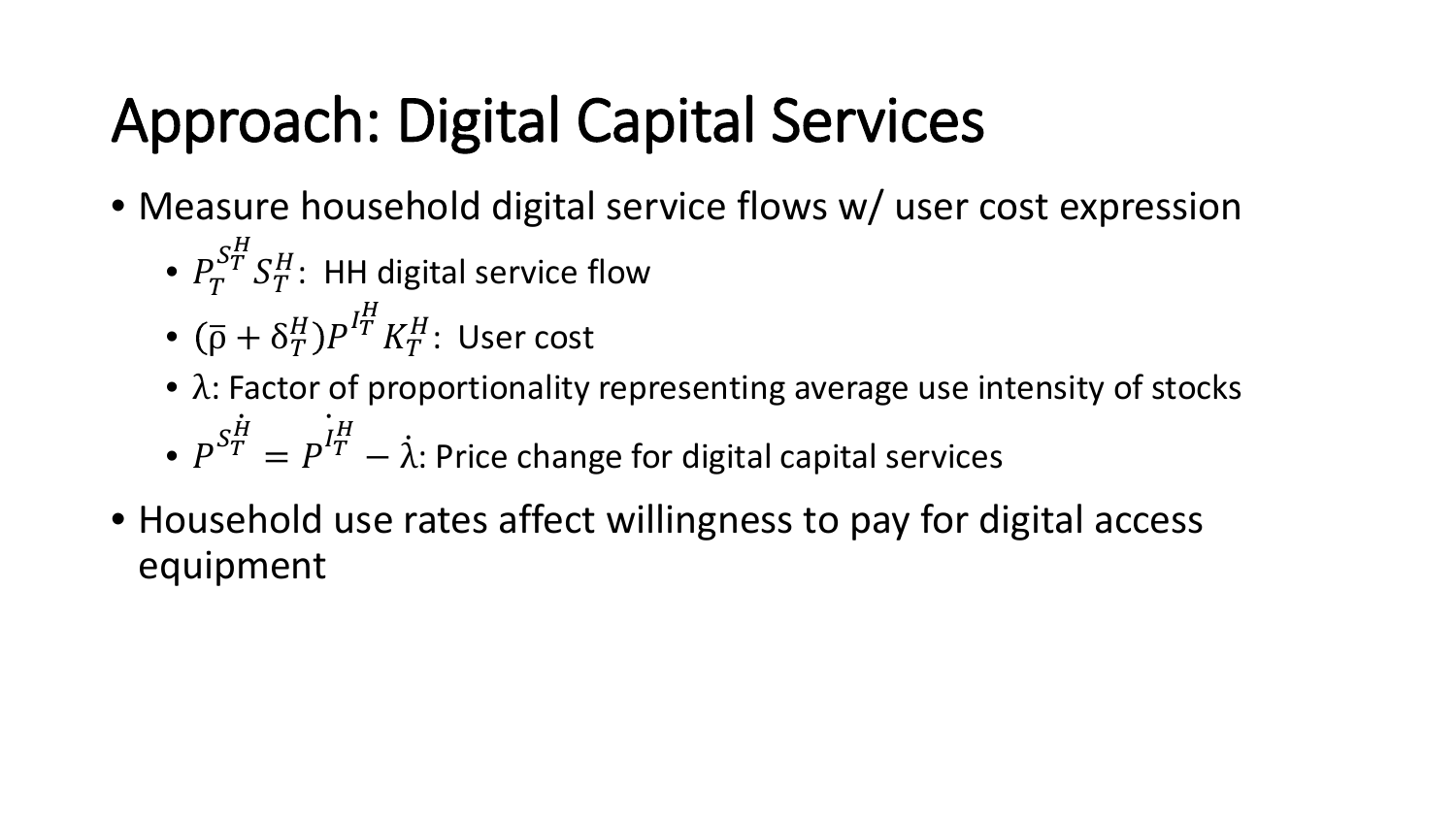#### Approach: Digital Access Services

- Consumer perspective: payment for subscription plans are  $P^{C_T^B}$  $\mathcal{C}^B_T$  , where  $C_T^B$  is the quantity of services *consumed*.
- The use intensity of consumer digital capital is thus  $\lambda = \frac{C_T^B}{N}$  $\boldsymbol{N}$
- Producer perspective: total services Offered is  $P^{O_T^B}$  $O_T^P$  $\frac{B}{T}$  and  $\frac{P^{O_T^B}}{N}$  $O_T^B$  $\boldsymbol{N}$ is the price of a plan.
- $\bullet$  To arrive at  $P^{\textit{C}^B_T}$ , we adjust for the service quantity from the consumer's perspective.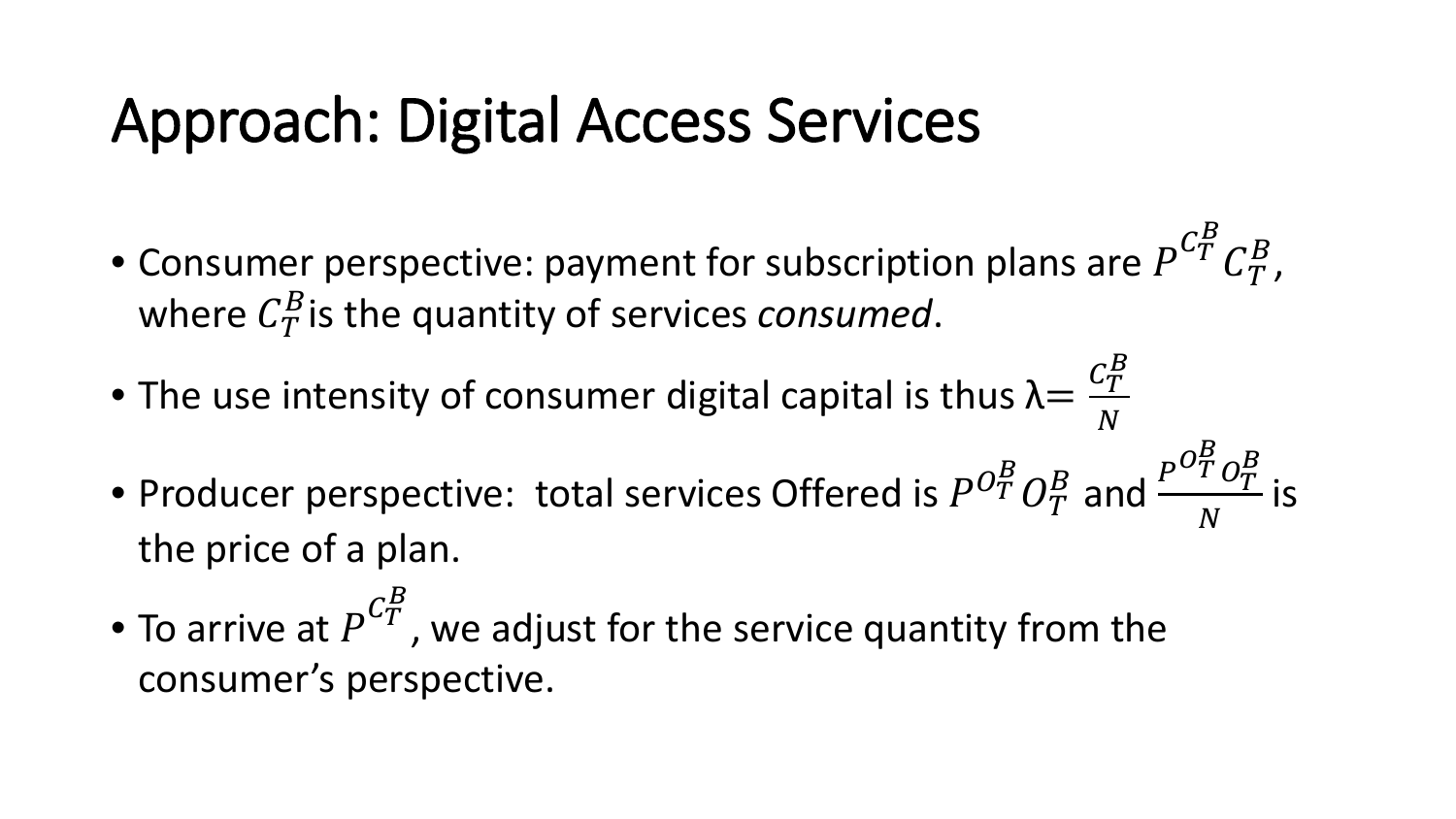#### Approach: Digital Access Services

- Controlling for IP traffic is a simple approach  $P^{C_T^B}$ =  $P^{O_T^B}$  $O_T^B$
- $\overline{I}$ • Which we refine by distinguishing by types of service and aggregating
- The combined changes in the various margins of use is the difference between the price index for access services and the average price paid:

$$
\dot{\lambda} = P^{\dot{C}_T^B} - \left(\frac{P^{\dot{O}_T^B} O_T^B}{N}\right)
$$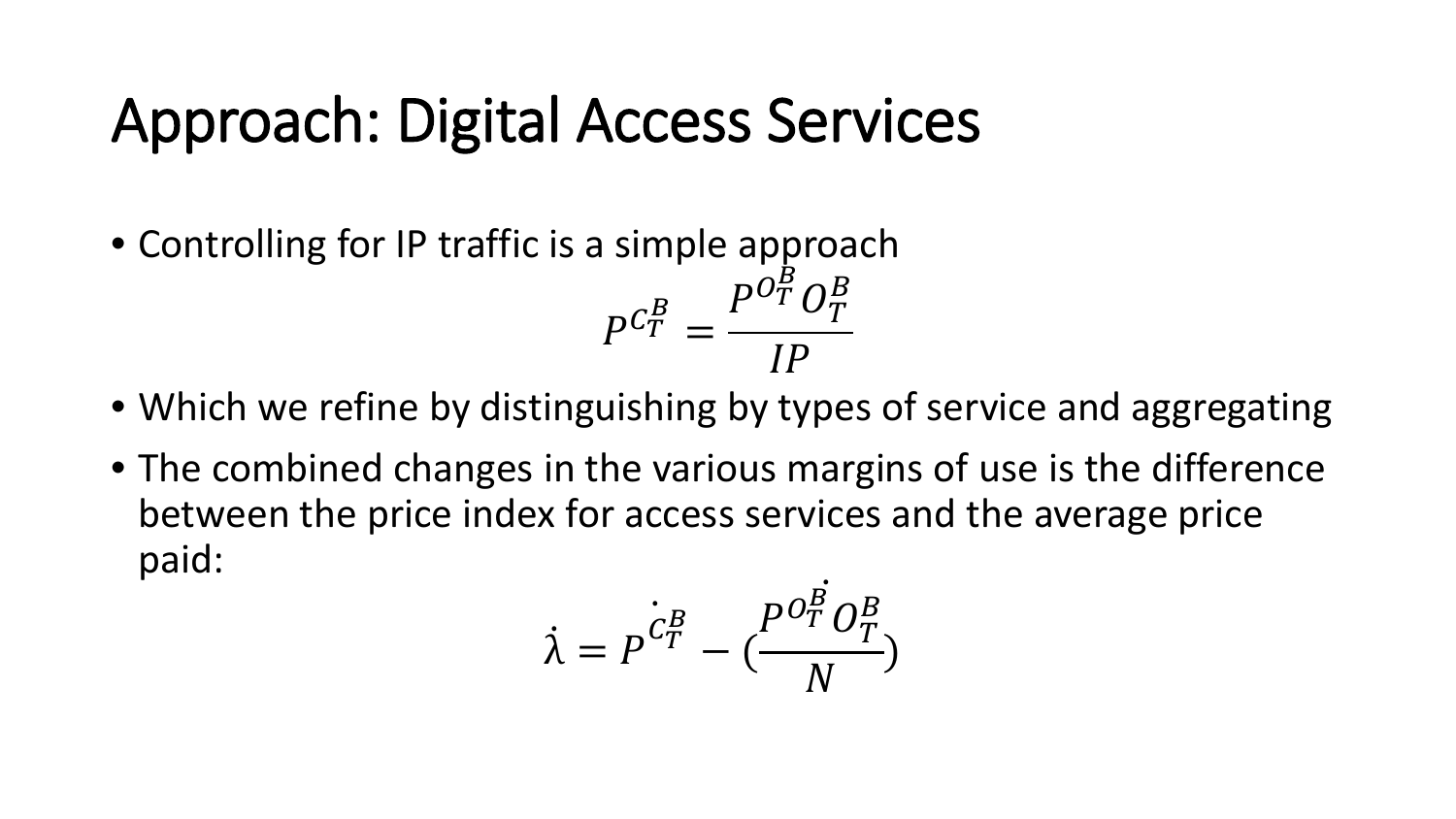#### Implementation

- We capitalize 14 detailed product classes of consumer digital goods (TVs, computers, cameras, etc.) and estimate quality-adjusted asset prices (based in part on Byrne and Corrado, 2015, 2017)
- Capital services prices for a subset, termed "network access equipment", are adjusted for use intensity.
- 5 categories of service: internet access, smartphone, subscription video-on-demand, conventional cellular phone, cable TV
- IP data traffic internet, smartphone, and SVOD
- Hours for cable TV
- No use adjustment for conventional cellular phone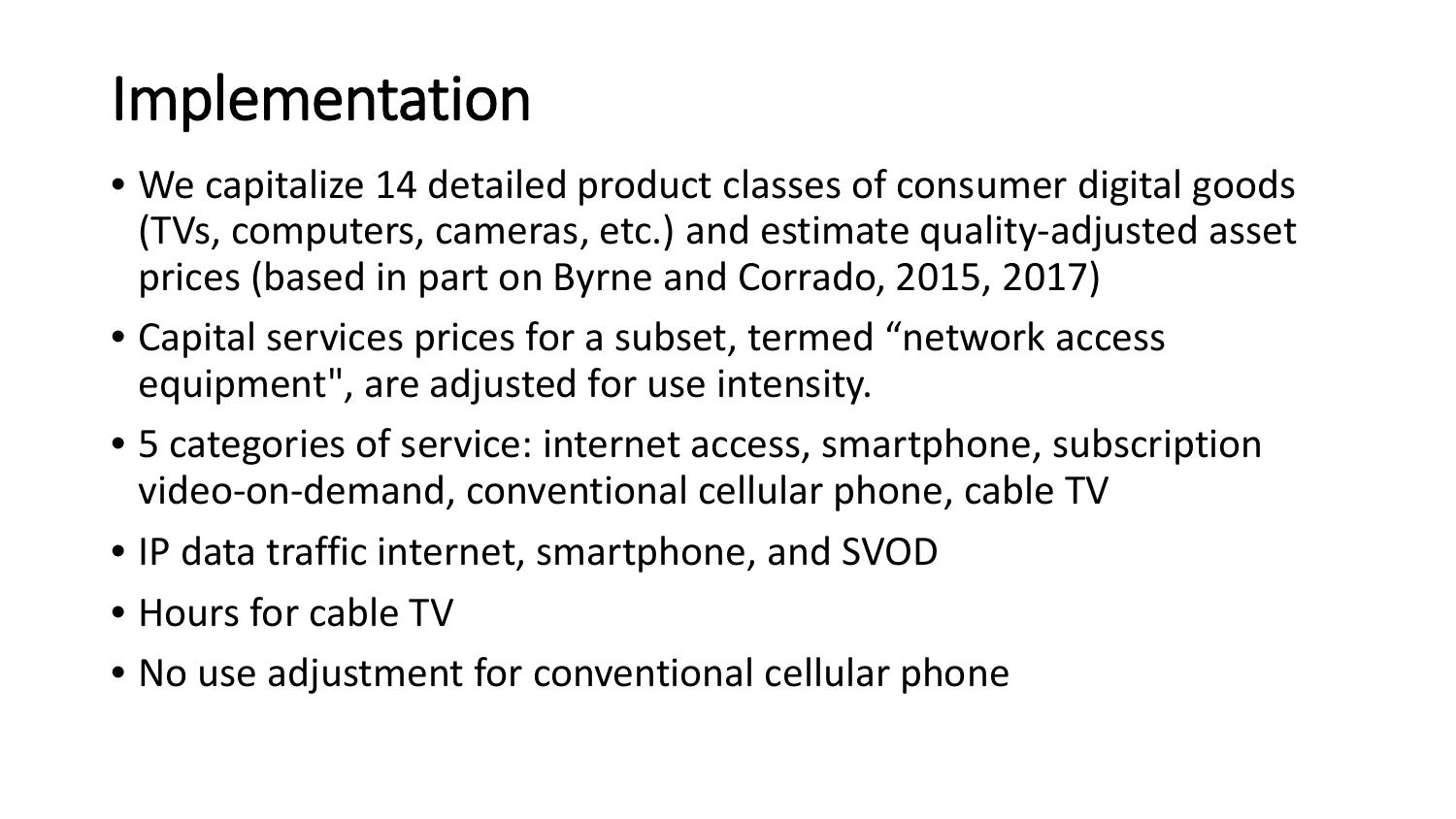#### Results: Price Indexes for Goods

Declines in official price index are understated, especially after 2005…



-Byrne-Corrado (BC) -BC (Network access equip. only) ---Official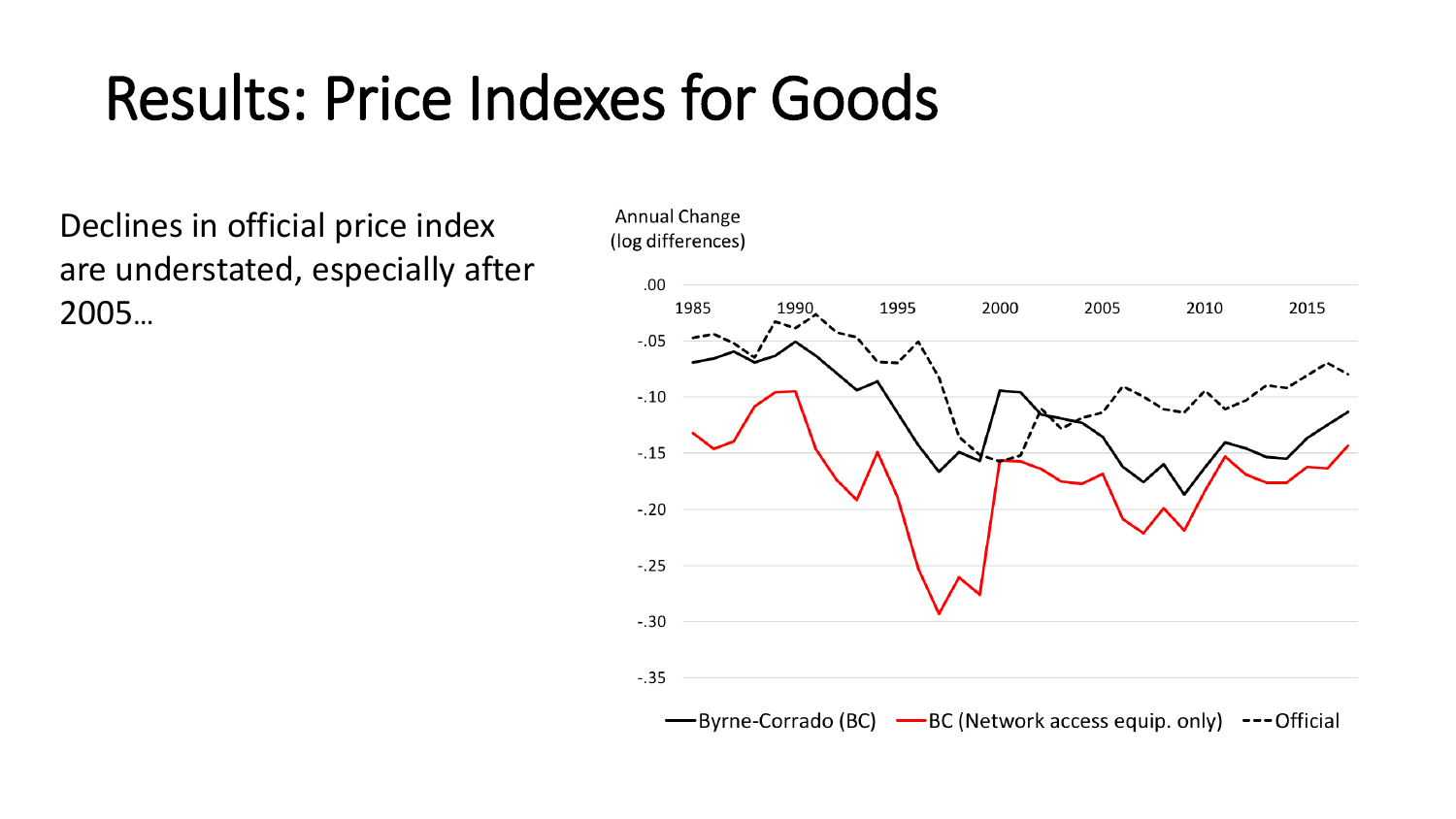### Results: Price Indexes for Services

- Massive difference relative to official index after 2005 (16 ppts)
- Utilization (λ) contributes additional -8 ppts to consumer capital services price change after 2005

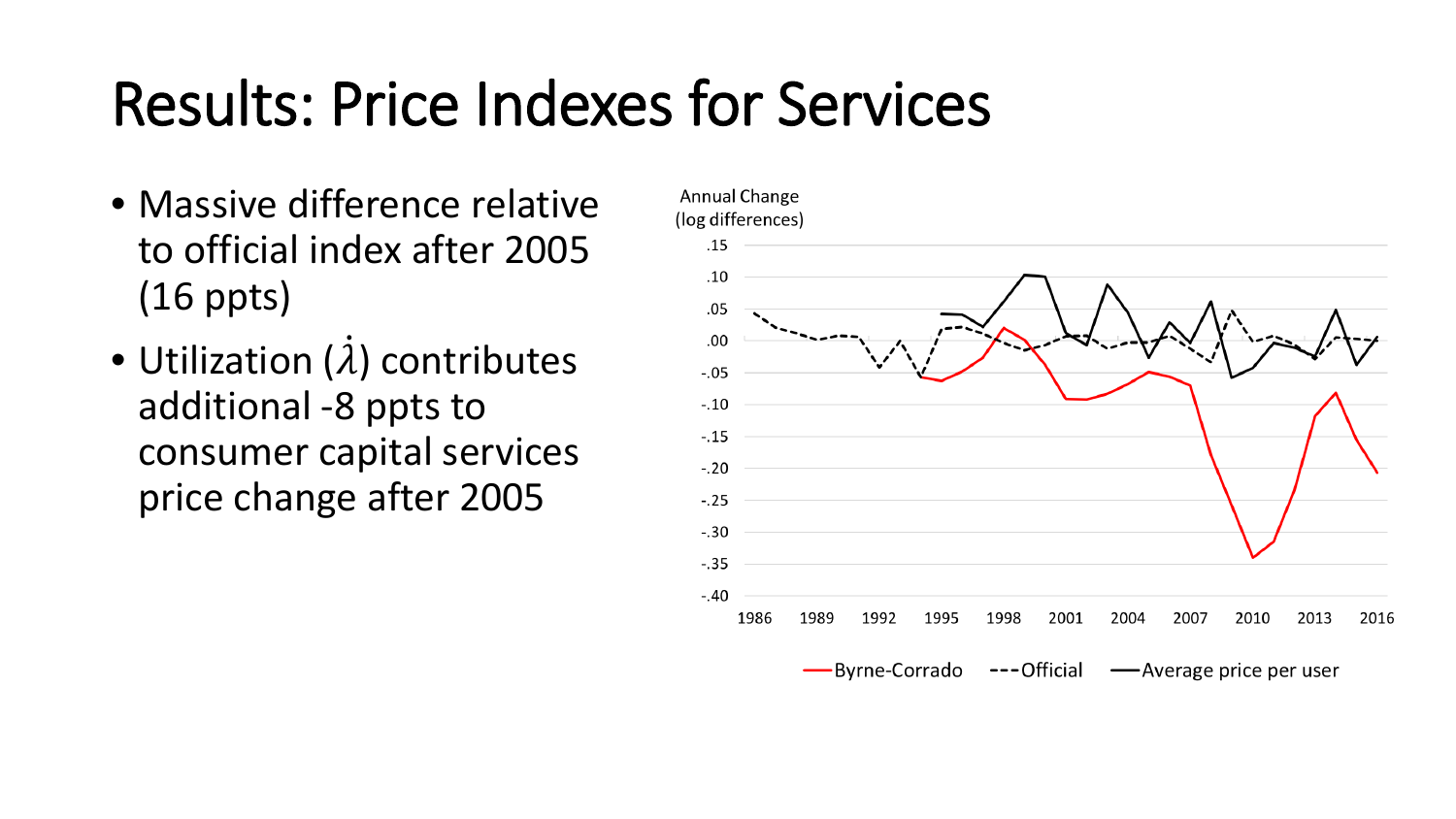## Results: GDP

- New consumer digital services measures (both series) add .8 ppts per year since 2007
- Swing in post-2005 growth is .4 ppts per year



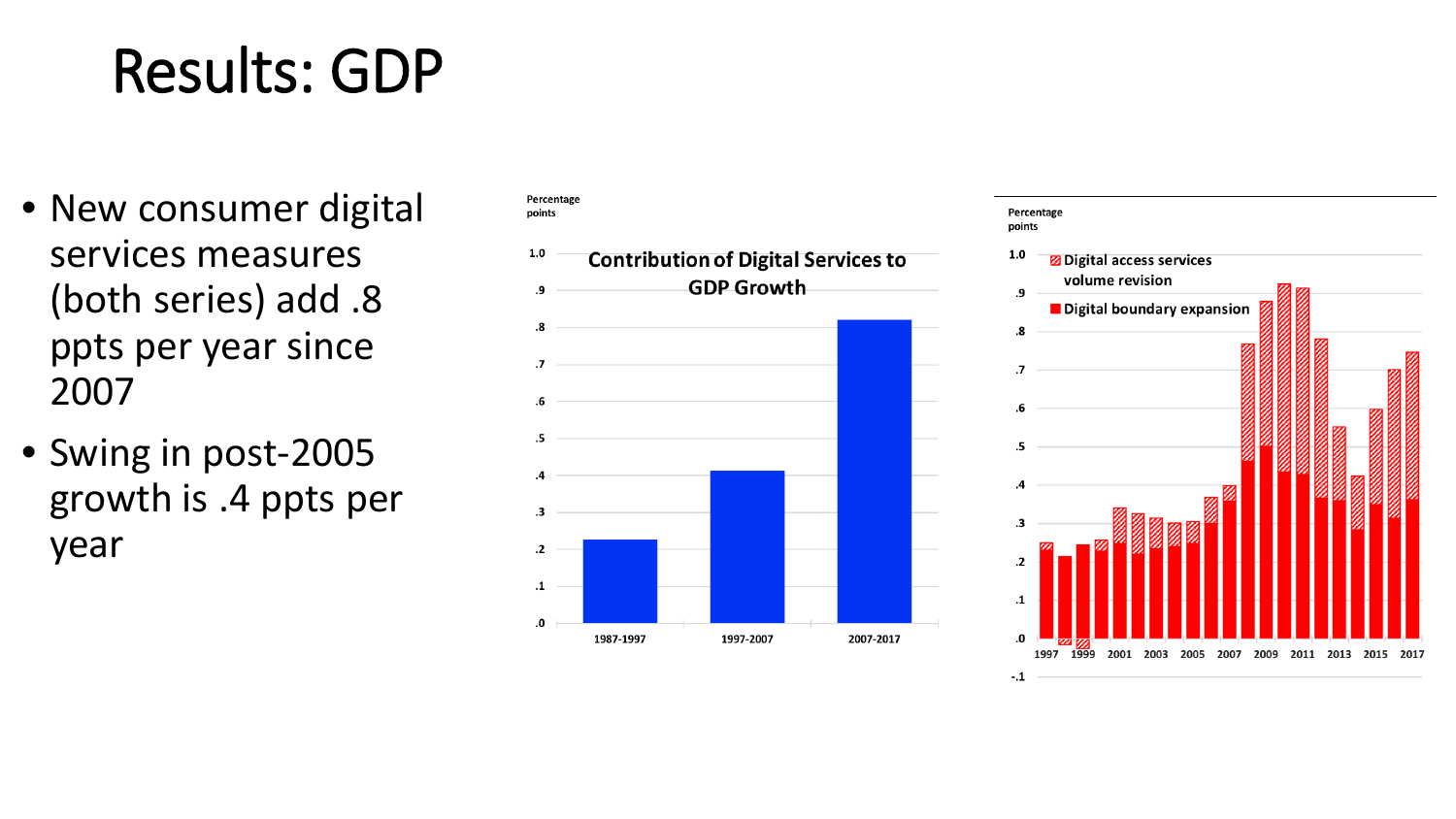# Results: Consumer Surplus

- Consumer surplus from continuing commodities:
	- .5( $\Delta P_T^{S_T^H}$  $\Delta S_T^H$ ) + .5( $\Delta P_T^{C^B_T}$  $\Delta C_T^B$  )
- Change from 2007 to 2017: \$26,985 per internet-using household.